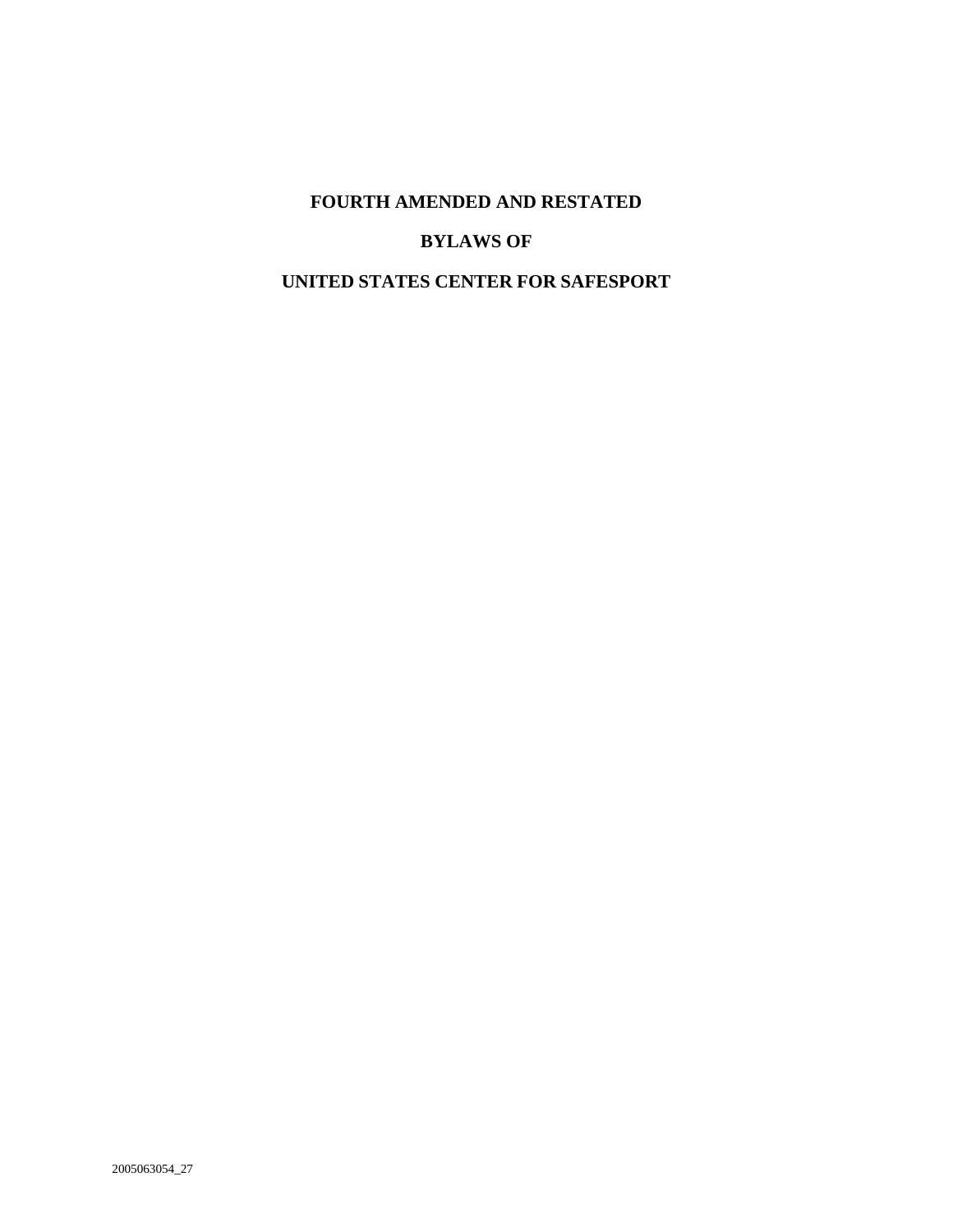| 1.1.  |                                                                     |  |
|-------|---------------------------------------------------------------------|--|
| 1.2.  |                                                                     |  |
|       |                                                                     |  |
| 2.1.  |                                                                     |  |
| 2.2.  |                                                                     |  |
| 2.3.  |                                                                     |  |
| 2.4.  |                                                                     |  |
| 2.5.  |                                                                     |  |
| 2.6.  |                                                                     |  |
| 2.7.  |                                                                     |  |
| 2.8.  |                                                                     |  |
| 2.9.  |                                                                     |  |
| 2.10. |                                                                     |  |
| 2.11. |                                                                     |  |
| 2.12. |                                                                     |  |
| 2.13. |                                                                     |  |
| 2.14. |                                                                     |  |
| 2.15. |                                                                     |  |
| 2.16. |                                                                     |  |
|       |                                                                     |  |
| 3.1.  |                                                                     |  |
| 3.2.  |                                                                     |  |
| 3.3.  |                                                                     |  |
| 3.4.  |                                                                     |  |
| 3.5.  |                                                                     |  |
| 3.6.  |                                                                     |  |
| 3.7.  |                                                                     |  |
|       | ARTICLE IV GENERAL STANDARDS OF CONDUCT FOR DIRECTORS AND OFFICERS9 |  |
| 4.1.  |                                                                     |  |
| 4.2.  |                                                                     |  |
| 4.3.  |                                                                     |  |
|       |                                                                     |  |
| 5.1.  |                                                                     |  |

## **TABLE OF CONTENTS**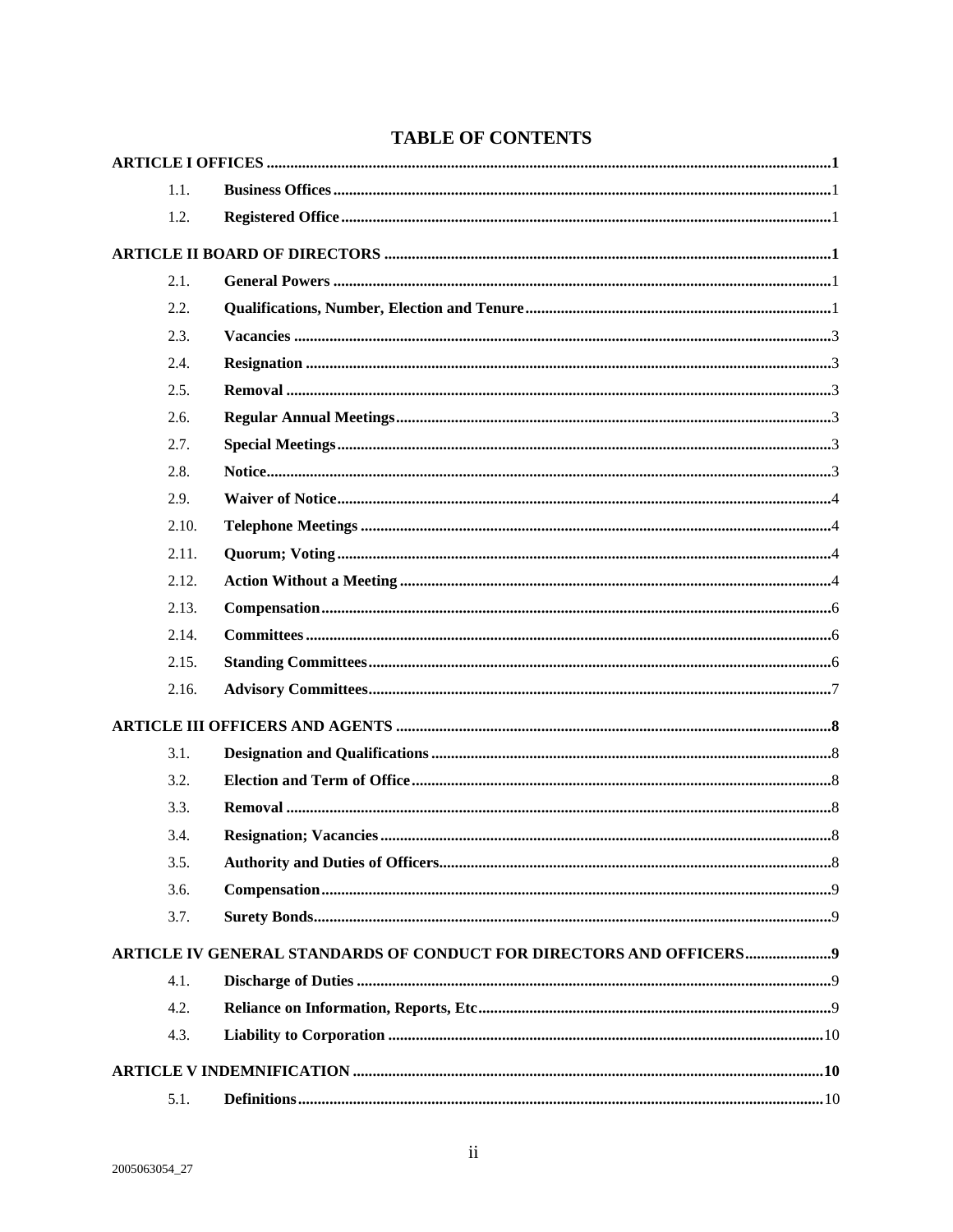| 5.2.  |  |
|-------|--|
| 5.3.  |  |
| 5.4.  |  |
| 5.5.  |  |
| 5.6.  |  |
| 5.7.  |  |
| 5.8.  |  |
|       |  |
| 6.1.  |  |
| 6.2.  |  |
| 6.3.  |  |
| 6.4.  |  |
| 6.5.  |  |
| 6.6.  |  |
| 6.7.  |  |
| 6.8.  |  |
| 6.9.  |  |
| 6.10. |  |
| 6.11. |  |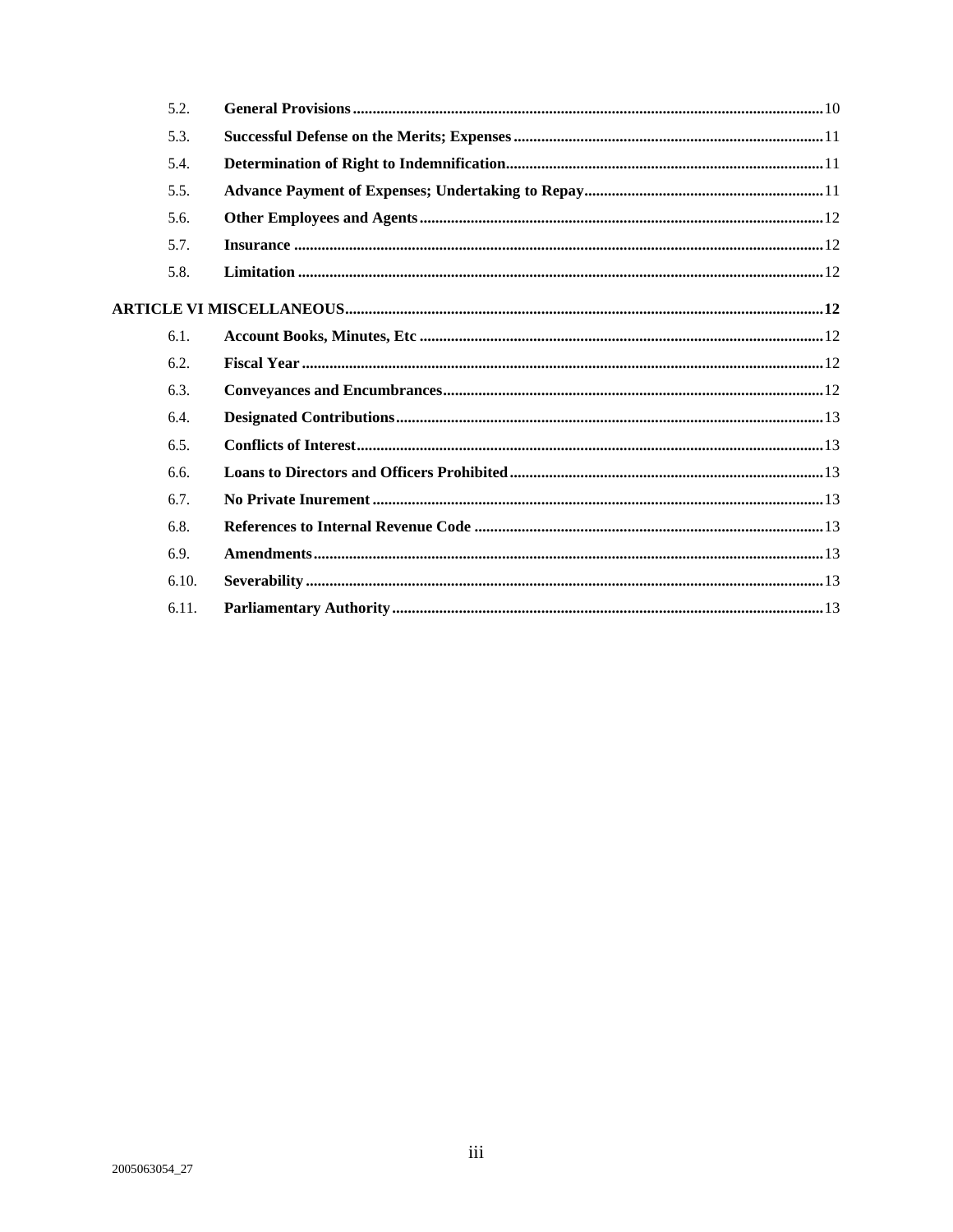### **FOURTH AMENDED AND RESTATED BYLAWS OF UNITED STATES CENTER FOR SAFESPORT a Colorado Nonprofit Corporation**

#### **ARTICLE I OFFICES**

<span id="page-3-1"></span><span id="page-3-0"></span>1.1. **Business Offices**. The principal office of the Corporation shall be located at 1385 S. Colorado Blvd, Building A, Suite 706, Denver, Colorado 80222. The Corporation may have such other offices, either within or outside Colorado, as the Board of Directors may designate or as the affairs of the Corporation may require from time to time.

<span id="page-3-2"></span>1.2. **Registered Office**. The registered office of the Corporation required by the Colorado Revised Nonprofit Corporation Act (the "**Act**") to be maintained in Colorado may, but need not, be the same as the principal office if in Colorado, and the address of the registered office may be changed from time to time by the Board of Directors.

#### <span id="page-3-3"></span>**ARTICLE II BOARD OF DIRECTORS**

<span id="page-3-4"></span>2.1. **General Powers**. All corporate powers of the Corporation shall be exercised by or under the authority of, and the business and affairs of the Corporation shall be managed under the direction of, the Board of Directors.

### 2.2. **Qualifications, Number, Election and Tenure**.

<span id="page-3-6"></span><span id="page-3-5"></span>(a) Qualifications. Each director must be a natural person who is eighteen years of age or older and a citizen of the United States. A director need not be a resident of Colorado. Each director shall be "**independent**" within the meaning of Se[ction 2.2](#page-3-5)[\(a\)](#page-3-6)[\(i\)](#page-3-7) and [\(ii\).](#page-3-8)

<span id="page-3-7"></span>(i) A person is "**independent**" under these Bylaws if he or she has no material affiliation or relationship, directly or indirectly, with any National Governing Body ("**NGB**"), any Paralympic Sports Organization ("**PSO**"), the Athletes Advisory Council of the USOC ("**AAC**") or the United States Olympic Committee (the "**USOC**"), a federally chartered corporation organized pursuant to the Ted Stevens Olympic and Amateur Sports Act, 36 U.S.C. §§ 220501 – 220529 and such person is free of any other direct or indirect relationships, including with the Corporation, that could reasonably be expected to interfere with the exercise of independent judgment of such person. Persons who are required by these Bylaws to be independent shall provide to the Corporation all information requested to assist in making such determination. The Nominating and Governance Committee or the Board of Directors may from time to time adopt categorical standards to guide the determination of independence.

<span id="page-3-8"></span>(ii) The Nominating and Governance Committee or the Board of Directors may determine that while a prospective candidate does not strictly meet all of the criteria of the foregoing subparagraph (i) for independence, such person nonetheless, under all the facts and circumstances, does not have any relationship that would interfere with, or appear to interfere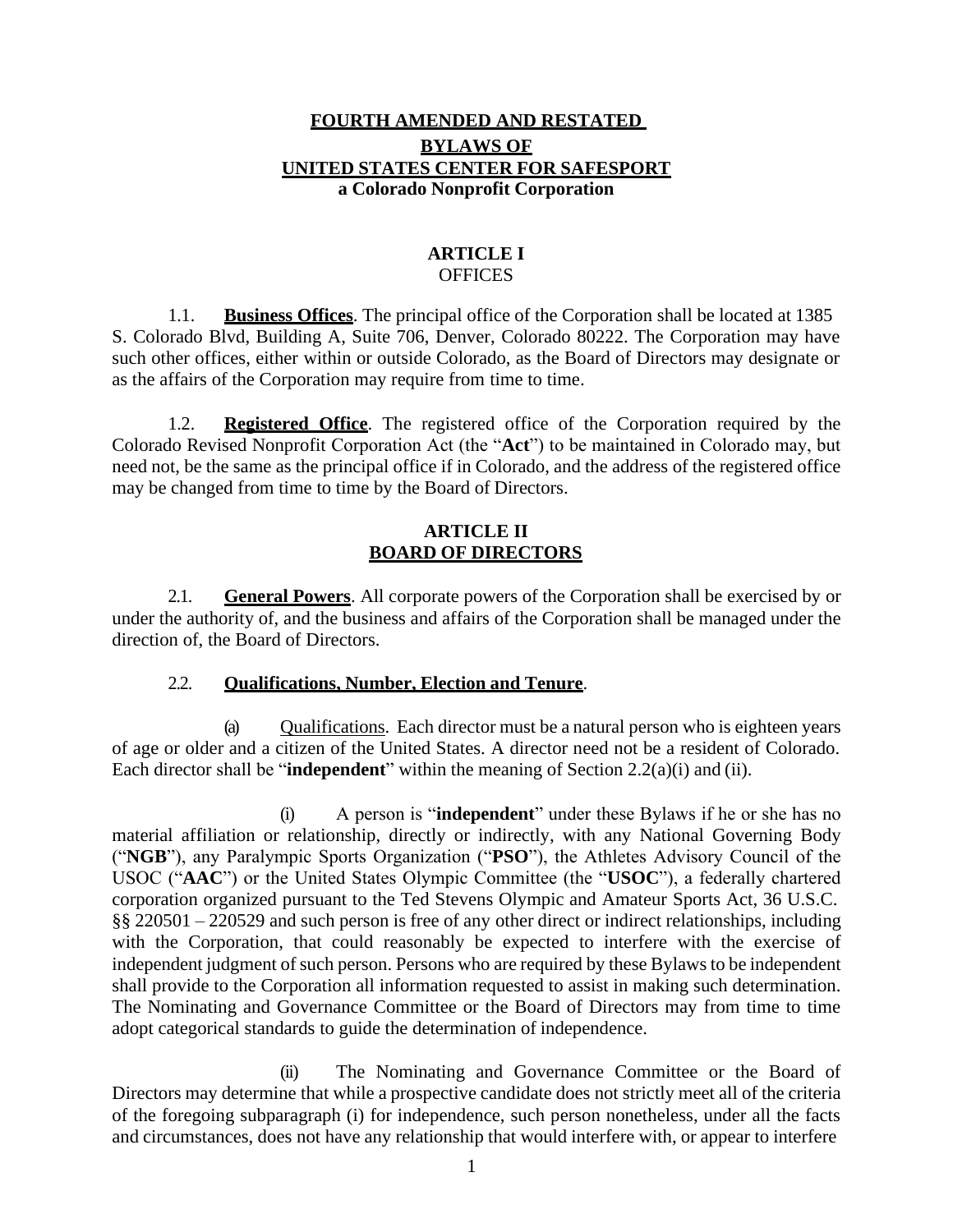with, such person's independent judgment, and thus such person may be deemed independent for purposes of these Bylaws. The Nominating and Governance Committee will only nominate candidates it determines to be independent for election by the Board of Directors pursuant to Section [2.2](#page-3-5)[\(c\).](#page-4-0) The Nominating and Governance Committee shall review at least annually the independence of all persons who are required by these Bylaws to be independent.

(b) Number. The maximum number of directors of the Corporation shall be sixteen (16). At least one-third of the Board of Directors shall be comprised of athlete directors, with the remaining directors consisting of NGB and at-large directors.

<span id="page-4-0"></span>(c) Election. Directors shall be elected by the Board of Directors at the annual meeting of the Board of Directors. The Nominating and Governance Committee will make nominations as follows.

At-Large Directors. At each annual meeting of the Board of Directors, the Nominating and Governance Committee will recommend a nominee for each atlarge director position whose term expires at the end of such meeting.

(ii) Athlete Directors. Within a reasonable time (ideally, 60 days) days prior to each annual meeting of the Board of Directors where an athlete director's term expires at the end of such meeting, the Corporation shall solicit from the AAC a recommendation of at least one (1) athlete director candidate for each such position to the Nominating and Governance Committee. If the Nominating and Governance Committee does not receive any recommendation from the AAC or chooses not to submit for election any recommended person from to fill the Athlete Director position, the Nominating and Governance Committee may nominate for election by the board one or more athletes of its own choosing. The elected person shall be deemed an "Athlete Director." Each Athlete Directorshall be an individual who was, but is no longer, actively engaged in elite amateur athletic competition and who has represented the United States in international amateur athletic competition within the preceding twenty years.

(iii) NGB Directors. Within a reasonable time (ideally, 60 days) prior to each annual meeting of the Board of Directors where an NGB director's term expires at the end of such meeting, the Corporation shall solicit from the NGB Council of the USOC (the "**NGB Council**") a recommendation of at least one (1) NGB candidate for each such position to the Nominating and Governance Committee. If the Nominating and Governance Committee does not receive any recommendation from the NGB Council or chooses not to submit for election any recommended person to fill the NGB Director position, the Nominating and Governance Committee may nominate for election by the Board one or more individuals of its own choosing.

(d) Tenure. To the extent possible, the directors will be divided into three (3) groups as nearly equal in number as possible, so that the terms of approximately one-third (1/3) of the directors expire each year. At each subsequent annual meeting at which directors are elected, directorsshall be elected to serve for a term of three (3) years. Directors whose terms have expired shall continue to serve until their successors are elected and qualified, or until their death, resignation or removal. No director may serve for more than three consecutive terms, except that a director who has served an initial term, whether initially or to fill a vacancy or otherwise, of less than 18 months shall be eligible to serve three additional three-year terms. A former director shall be eligible to be re-elected if he or she has not been a director for a period of at least three years.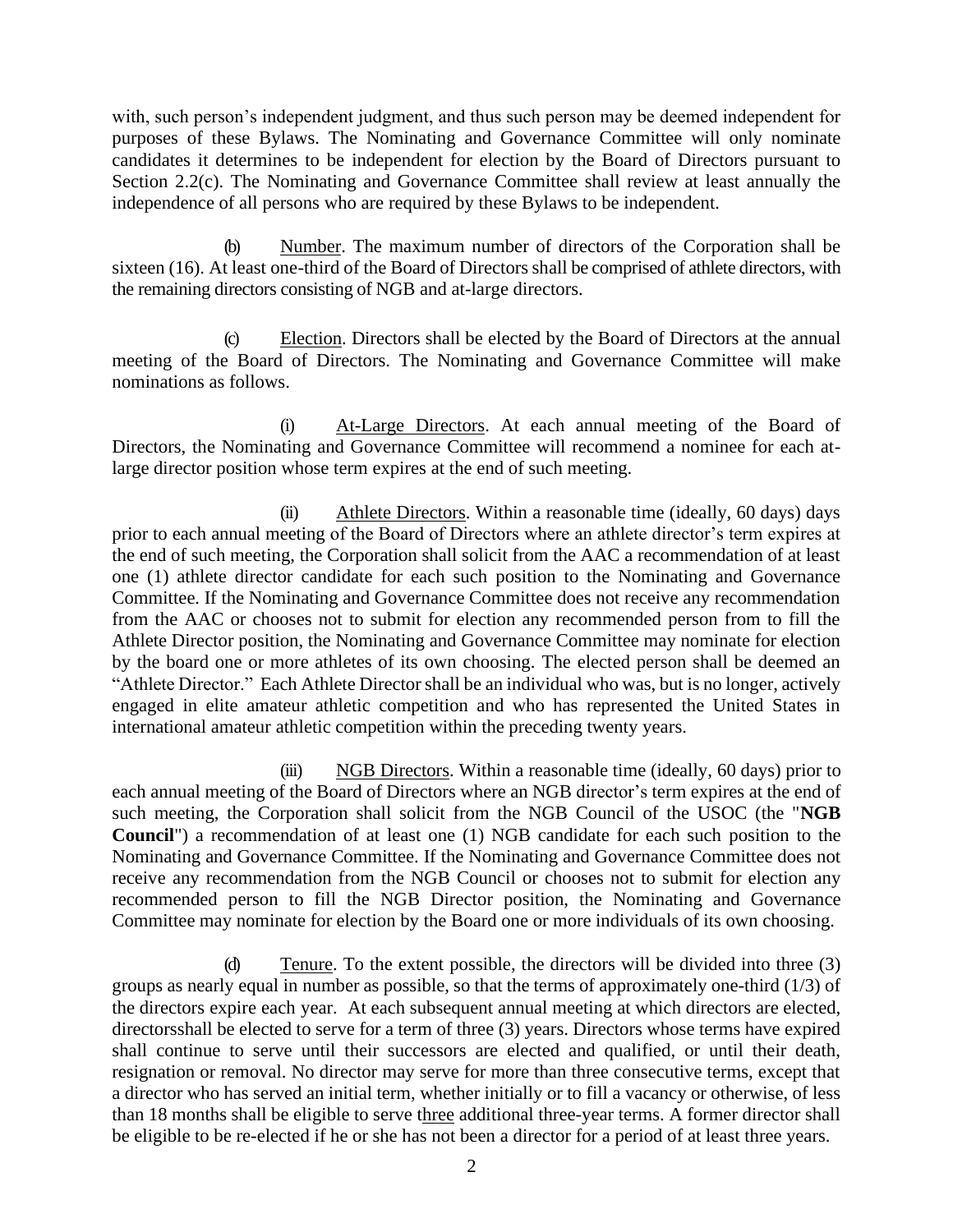<span id="page-5-0"></span>2.3. **Vacancies**. Any vacancy in the Board of Directors shall be filled by the Board of Directors. The AAC shall make recommendations for any vacant athlete director position to the Nominating and Governance Committee; the NGB Council shall make recommendations for any vacant NGB director position to the Nominating and Governance Committee; and the Nominating and Governance Committee shall recommend nominees to the Board of Directors for each director position to be filled, in accordance with the procedures set forth in these Bylaws. A director elected to fill a vacancy shall be elected for the unexpired term of such person's predecessor in office and until such person's successor is duly elected and shall have qualified.

<span id="page-5-1"></span>2.4. **Resignation**. A director may resign at any time by giving written notice of resignation to the Corporation. The resignation is effective when the notice is received by the Corporation unless the notice specifies a later effective date. Unless otherwise specified in the written notice of resignation, the acceptance of such resignation shall not be necessary to make it effective.

<span id="page-5-2"></span>2.5. **Removal**. Any director may be removed with or without cause by the affirmative vote of at least two-thirds (2/3) of the directors then in office. This voting requirement may be amended only upon the affirmative vote of at least two-thirds (2/3) of the directors then in office.

<span id="page-5-3"></span>2.6. **Regular Annual Meetings**. A regular annual meeting of the Board of Directors, held either within or outside the State of Colorado, shall be held at the time and place determined by the Board of Directors for the purpose of electing directors and officers and for the transaction of such other business as may come before the meeting. If not otherwise established by the Board of Directors, the chair or secretary shall give at least thirty (30) days' notice of the date, time, and place of the regular annual meeting.

<span id="page-5-4"></span>2.7. **Special Meetings**. Special meetings of the Board of Directors may be called by or at the request of the chair of the board, chief executive officer, or a majority of the directors holding office. Special meetings shall be held at such time and place, either within or outside Colorado, as may be designated by the authority calling such meeting. If not otherwise established by the Board of Directors, notice of each special meeting stating the place, day and hour of the meeting and the purpose or purposes for which the meeting is called, shall be given to each director at least fifteen (15) days and no more than thirty (30) days prior thereto.

<span id="page-5-5"></span>2.8. **Notice**. Notice shall be given to each director at his or her last known business or home address by the mailing of written notice, or by personal or facsimile delivery of written notice or by telephonic or electronic-mail notice (and the method of notice need not be the same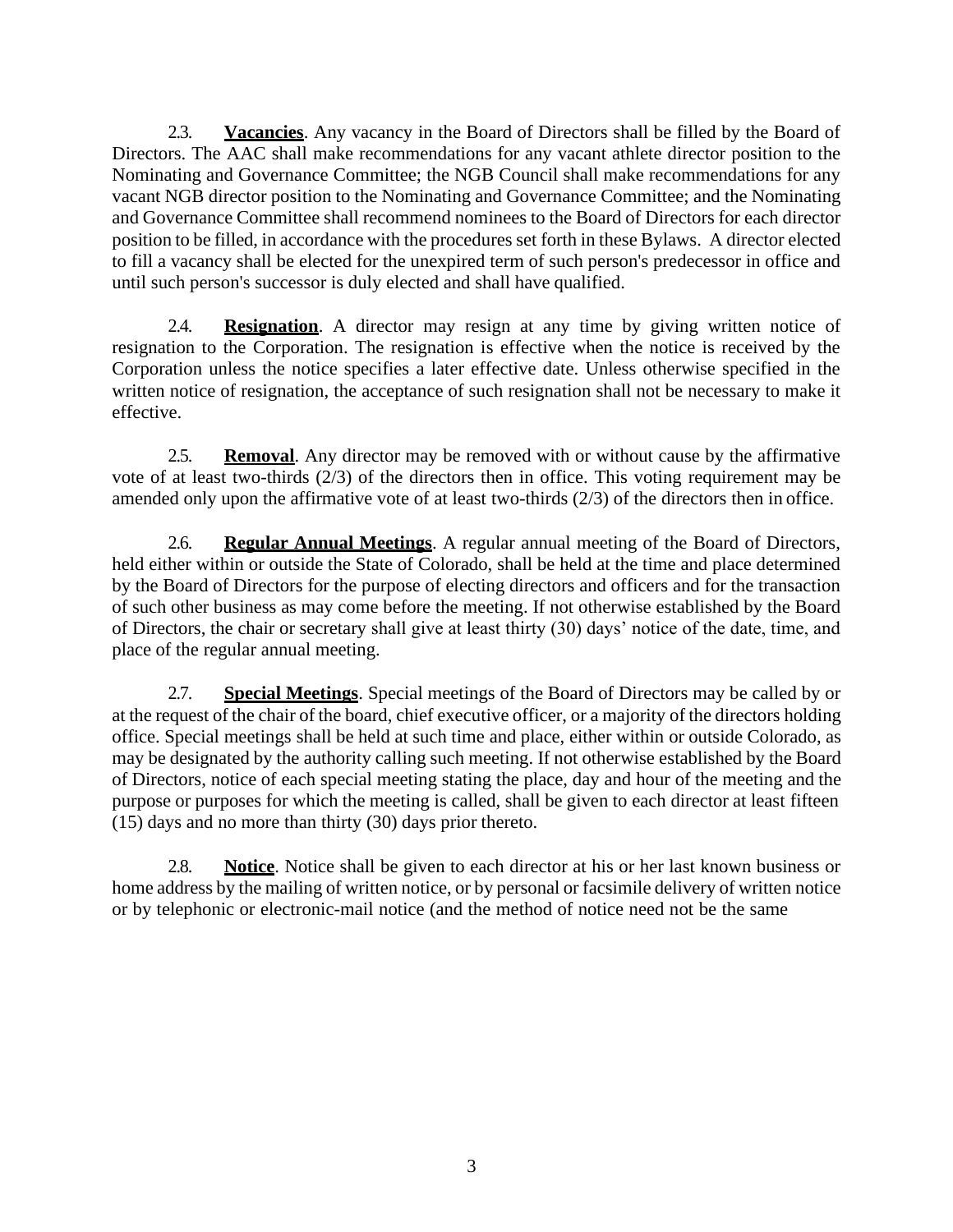to each director). If mailed, such notice shall be deemed to be given when deposited in the U.S. mail with postage thereon prepaid. If sent by facsimile, such notice shall be deemed to be given when the transmitting facsimile machine prints a delivery confirmation notice. If sent by means of electronic mail or other similar method, such notice shall be deemed to be given when the transmitting computer records the notice as "sent." If given by telephonic means, such notice shall be deemed to be given when the verbal notice has been given to the director, assistant or a family member of the director, or has been left as voice-mail or similar message.

<span id="page-6-0"></span>2.9. **Waiver of Notice**. A director may waive notice of a meeting before or after the time and date of the meeting by a writing signed by the director. Such waiver shall be delivered to the corporate secretary for filing with the corporate records, but such delivery and filing shall not be conditions to the effectiveness of the waiver. Further, a director's attendance at or participation in a meeting in person or by proxy waives any required notice to the director of the meeting unless at the beginning of the meeting, or promptly upon the director's later arrival, the director objects to holding the meeting or transacting business at the meeting because of lack of notice or defective notice and does not thereafter vote for or assent to action taken at the meeting. Neither the business to be transacted at, nor the purpose of, any regular or special meeting of the Board of Directors need be specified in the notice or waiver of notice of such meeting.

<span id="page-6-1"></span>2.10. **Telephone Meetings**. The Board of Directors may permit any director (or any member of any committee designated by the board) to participate in a regular or special meeting of the Board of Directors or a committee thereof through the use of any means of communication by which all directors participating in the meeting can hear each other during the meeting. A director or committee member participating in a meeting in this manner is deemed to be present in person at the meeting.

<span id="page-6-2"></span>2.11. **Quorum; Voting**. A quorum at all meetings of the Board of Directors shall consist of a majority of the directors holding office. Less than a quorum may adjourn from time to time without further notice until a quorum is secured. Each director shall have one vote, and the act of a majority of the directors present at a meeting at which a quorum is present shall be the act of the Board of Directors. A director who is present at a meeting of the Board of Directors is deemed to have assented to all action taken unless: (i) the director objects at the beginning of the meeting, or promptly upon arrival, to holding the meeting or transacting business at the meeting and does not thereafter vote for or assent to any action taken; (ii) the director contemporaneously requests that the director's dissent or abstention as to any specific action taken be entered in the minutes; or (iii) the director causes written notice of the director's dissent or abstention as to any specific action to be received by the presiding officer of the meeting before adjournment or by the Corporation promptly after adjournment. The right of dissent or abstention is not available to a director who votes in favor of the action taken. A director shall be deemed to be present at a meeting of the Board of Directors for the purposes of determining a quorum with respect to a particular proposal and for the purposes of casting a vote for or against a particular proposal if the director has granted a signed written proxy to another director who is present at the meeting, authorizing the other director to cast the vote or votes that are directed to be cast by the written proxy with respect to the particular proposal that is described with reasonable specificity in the proxy.

### <span id="page-6-4"></span><span id="page-6-3"></span>2.12. **Action Without a Meeting**.

(a) Voting Procedure. Any action required or permitted to be taken at a meeting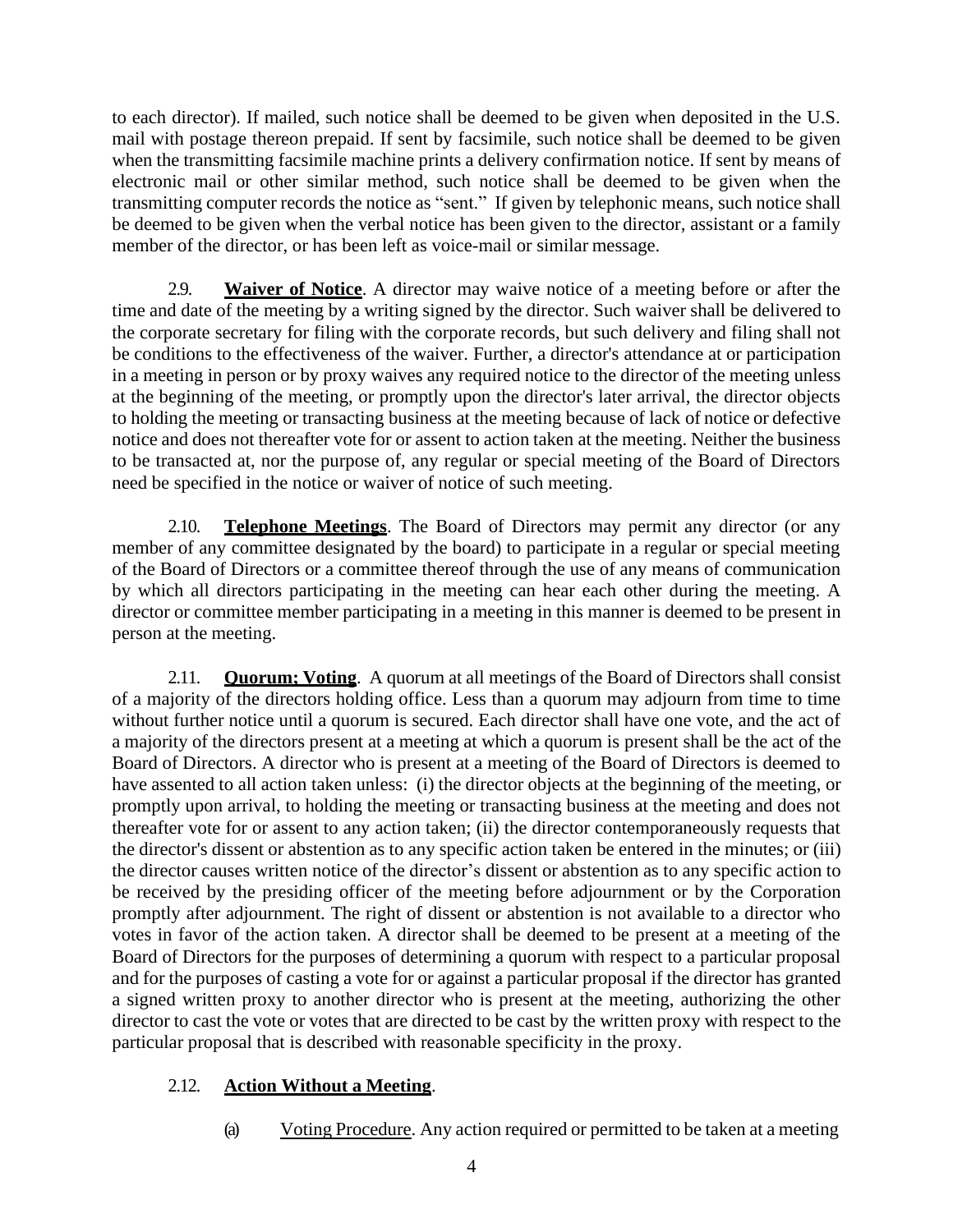of the Board of Directors or any committee thereof may be taken without a meeting if written notice is transmitted to each member of the Board of Directors or committee pursuant to Section [2.12](#page-6-3)[\(b\) a](#page-7-0)nd each such director or committee member, by the time stated in the notice: (i) votes in writing for such action; (ii) votes in writing against such action; (iii) abstains in writing from voting; or (iv) fails to respond and fails to demand that action not be taken without a meeting.

<span id="page-7-0"></span>(b) Notice Required; Opportunity to Demand Action by Meeting. The notice required by Section [2.12](#page-6-3)[\(a\) s](#page-6-4)hall state (i) the action to be taken; (ii) the time by which a member of the Board of Directors or committee must respond; and (iii) that failure to respond by the time stated in the notice will have the same effect as abstaining in writing by the time stated in the notice and failing to demand in writing by the time stated in the notice that action not be taken without a meeting. Unless such notice states a different effective date, action taken pursuant to this Section [2.12](#page-6-3) shall be effective at the end of the time to respond stated in the notice.

Action Taken. Action is taken under this Section [2.12 o](#page-6-3)nly if at the end of the time stated in the notice, (i) the affirmative votes in writing for such action received by the Corporation and not revoked pursuant to Section [2.12](#page-6-3)[\(d\)](#page-7-1) equal or exceed the minimum number of votes that would be necessary to take such action at a meeting at which all of the directors or committee members then in office were present and voted, and (ii) the Corporation has not received a written demand by a director or committee member that such action not be taken without a meeting (other than a demand that action not be taken without a meeting which has subsequently been withdrawn or revoked by the objecting director or committee member).

<span id="page-7-1"></span>(d) Revocation. Any director or committee member who has delivered in writing to the Corporation a vote, abstention, or demand that action not be taken without a meeting may revoke such instrument by delivering written notice of such revocation to the Corporation and which must be received by the Corporation by the time stated in the notice under Section [2.12](#page-6-3)[\(b\).](#page-7-0)

(e) Manner of Communications. All communications under this Section [2.12](#page-6-3) may be transmitted or received by the Corporation by electronically transmitted facsimile, e-mail, or other form of wire or wireless communication. For purposes of this Section [2.12,](#page-6-3) communications to the Corporation are not effective until received by the Corporation.

(f) Validity of Action. Action taken pursuant to this Section [2.12 h](#page-6-3)as the same effect as action taken at a meeting of directors or committee members and may be described as such in any document.

Recordkeeping. All written instruments necessary for any action taken pursuant to this Section [2.12](#page-6-3) shall be filed with the minutes of the meetings of the Board of Directors, including without limitation, all written instruments containing the requisite affirmative votes of the members of the Board of Directors or applicable committee such as emails, written instruments of directors or committee members voting against such action or indicating abstention, and any demands that action not be taken without a meeting. Such writings shall be stored with, and in the same manner, as the minutes of the meetings of the Board of Directors. (By way of clarification, to the extent necessary to carry out the foregoing sentence, emails containing affirmative votes shall be printed out as "hard copies" and shall be included with the paper records of the minutes of the meetings of the Board of Directors so long as such minutes are kept by the Corporation in physical form.)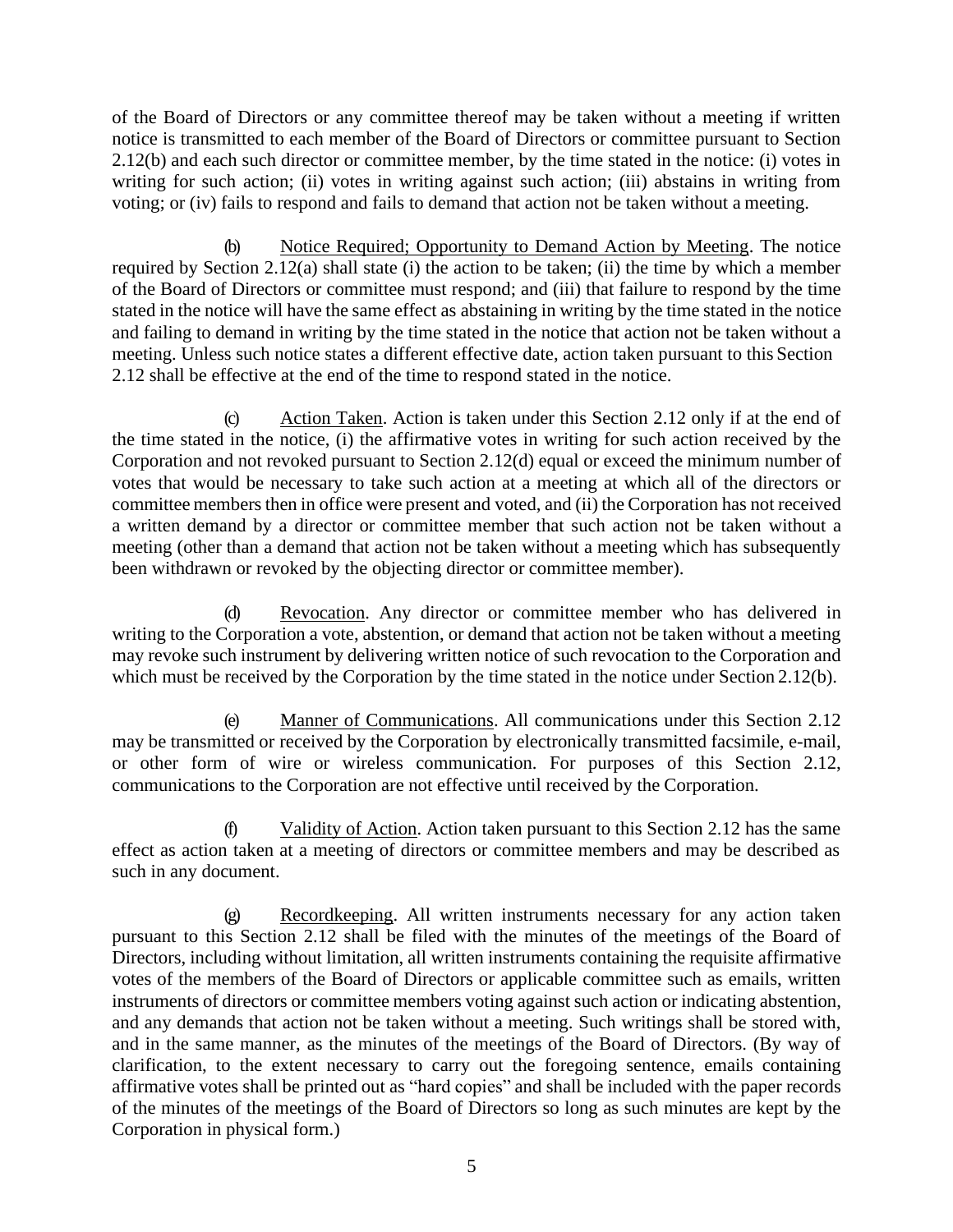<span id="page-8-0"></span>2.13. **Compensation**. No member of the Board of Directors shall receive any compensation for serving in such office, provided, however, that any director may, from time to time, be reimbursed for such director's actual and reasonable expenses incurred in connection with the administration of the affairs of the Corporation.

<span id="page-8-1"></span>2.14. **Committees**. By one or more resolutions, the Board of Directors may designate from among its members, unless otherwise specified, one or more committees, each of which, to the extent provided in the resolution establishing such committee, shall have and may exercise all of the authority of the Board of Directors, except as prohibited by the Act. The delegation of authority to any committee shall not operate to relieve the Board of Directors or any member of the board from any responsibility or standard of conduct imposed by law or these Bylaws. Rules governing procedures for meetings of any committee shall be the same as those set forth in these Bylaws or the Act for the Board of Directors unless the board or the committee itself determines otherwise. The members of the committees shall be appointed at the annual meeting of the Corporation. Upon a resignation or removal of a member from a committee prior to the end of such member's term, the Nominating and Governance Committee shall make a recommendation to the chair of the Board of Directors for a member to serve in an interim position until the next annual meeting of the Corporation.

<span id="page-8-2"></span>2.15. **Standing Committees**. The members of the Standing Committees, including the chairs of such committees, shall be designated and shall serve for such terms as established by resolution of the Board of Directors, except that the members of the Nominating and Governance Committee shall be appointed as provided below. Any director may serve on multiple Standing Committees. A Standing Committee may provide such advice, service and assistance to the Corporation, and carry out such duties and responsibilities for the Corporation as may be specified by the Board of Directors, subject to the provisions of the Act. The purposes, duties and obligations of the Standing Committees shall be as follows:

(a) Nominating and Governance Committee. The Nominating andGovernance Committee shall have five (5) members, which shall include at least two (2) members who are not current members of the Board of Directors and shall be "independent" within the meaning of Section 2.2(a), 2.2(a)(i) and 2.2(a)(ii) of these Bylaws; provided, however, that the Board of Directors may veto any appointment or remove any member of the Nominating and Governance Committee. Members of the Nominating and Governance Committee shall be appointed for a term of one (1) year. The Nominating and Governance Committee will seek nominations for vacant and/or impending vacant board member positions, review and/or interview candidates for all vacant and/or impending vacant board member positions, and make to the Board of Directors such recommendations on nominations as the Nominating and Governance Committee deems appropriate in accordance with these Bylaws. The Nominating and Governance Committee will use reasonable efforts to ensure that individuals nominated (i) have the highest personal and professional integrity and have demonstrated exceptional ability and judgment, (ii) are free of conflicts of interest, and (iii) shall be effective in working with other nominees to the board and existing members of the board in carrying out the purposes of the Corporation. The Nominating and Governance Committee will also oversee the governing structure and governance policies of the Corporation, and shall from time to time make recommendations to the Board of Directors as to the governing structure and governance policies needed to ensure the best operation of the Corporation and fulfillment of its mission.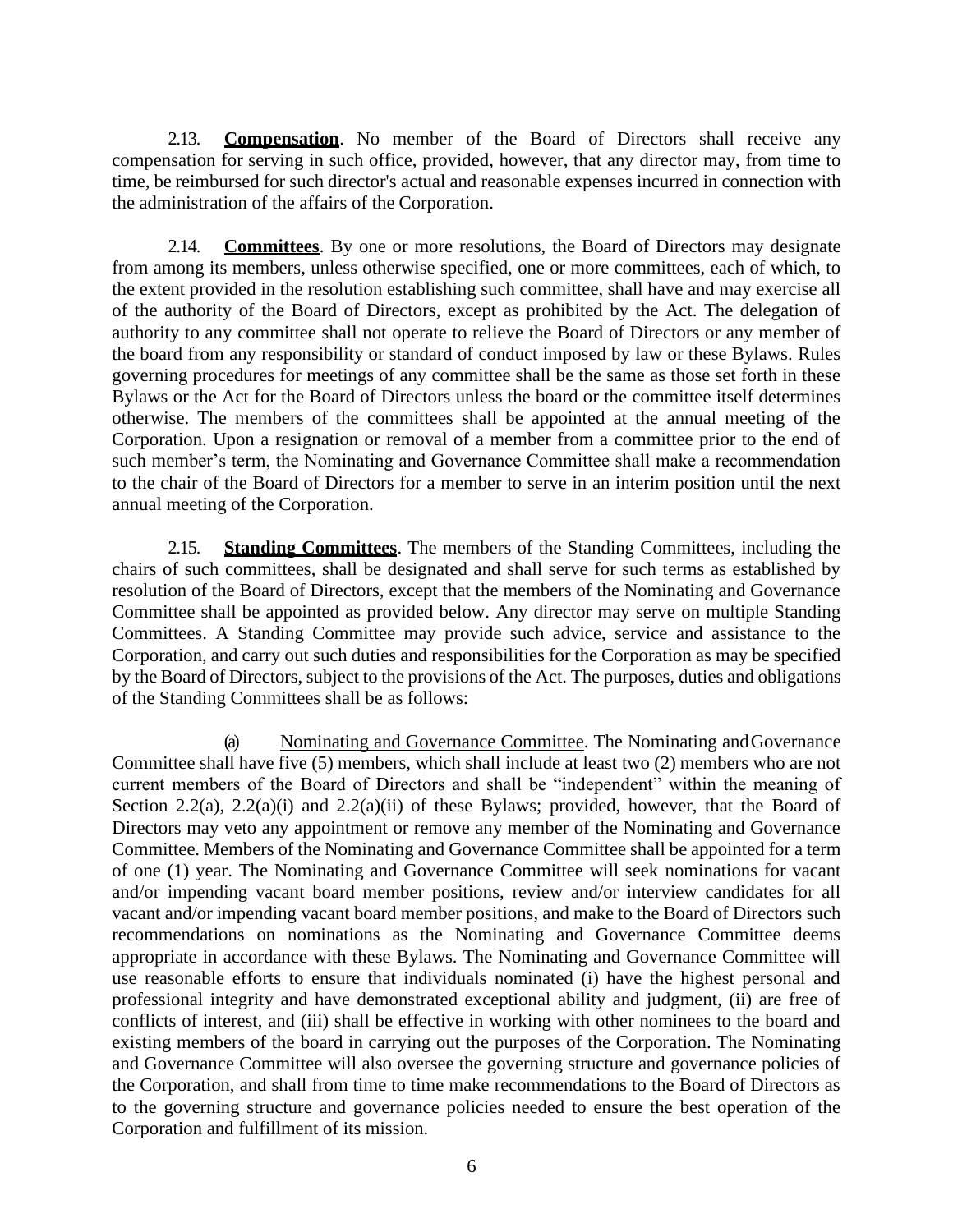(b) Finance Committee. The Finance Committee shall consist of not less than two (2) board members, one of whom shall be the chair of the Finance Committee. Members of the Finance Committee shall be appointed for a term of not less than one (1) year and will be elected by the Board of Directors at the recommendation of the Nominating and Governance Committee; provided, however, the Chair of the Finance Committee shall be appointed for a term of two (2) years. At least one (1) member of the Finance Committee shall have accounting or financial management expertise. Members of the Finance Committee cannot be members of the Audit Committee concurrently. The Finance Committee shall: (i) oversee budgeting and financial planning, insurance, monitor investment performance of any restricted or endowment funds and evaluate and hire investment advisors for such funds; (ii) review and propose financial operating policies, review financial practices and reports (including budgeted and actual revenues and expenditures), assess financial challenges, and ensure that the board receives accurate and timely financial reports; (iii) exercise such other powers and authority as are set forth in the charter of the Finance Committee; and (iv) exercise such other powers and authority as shall from time to time be assigned thereto by resolution of the Board of Directors.

(c) Audit Committee. The Audit Committee shall consist of not less than three (3) board members and shall be "independent" within the meaning of Section 2.2(a), 2.2(a)(i) and  $2.2(a)(ii)$  of these Bylaws. One of the members of the Audit Committee shall be the chair of the Audit Committee. Members of the Audit Committee shall be appointed for a term of not less than one (1) year and will be elected by the Board of Directors at the recommendation of the Nominating and Governance Committee; provided, however, the Chair of the Audit Committee shall be appointed for a term of two (2) years. Members of the Audit Committee cannot be members of the Finance Committee concurrently. The Audit Committee shall (i) retain, oversee and terminate, as necessary the outside auditors of the Company; (ii) oversee the Company's system of internal controls and the external audit process; (iii) exercise such other powers and authority as are set forth in the charter of the Audit Committee; and (iv) exercise such other powersand authority as shall from time to time be assigned thereto by resolution of the Board of Directors.

 (d) Executive Committee. The Executive Committee shall consist of the officers of the Corporation. At least one member of the Executive Committee shall be an athlete director. If no officer of the Corporation is an athlete director, then an athlete director shall be appointed to the Executive Committee by the Board of Directors. Members of the Executive Committee shall be appointed for a term of not less than one (1) year and will be elected by the Board of Directors at the recommendation of the Nominating and Governance Committee; provided, however, the Chair of the Executive Committee shall be appointed for a term of two (2) years. The Executive Committee shall (i) act on behalf of the Board between Board meetings and for the purpose of responding to urgent situations; (ii) monitor the performance of the CEO, conduct the CEO's annual performance review, and make recommendations to the Board regarding the CEO's performance goals; (iii) lead the Board's work on the Corporation's approach to Enterprise Risk Management; (iv) explore the potential for ad hoc or new committees; and (v) exercise such other powers and authority as shall from time to time be assigned thereto by resolution of the Board of Directors.

<span id="page-9-0"></span>2.16. **Advisory Committees**. The Board of Directors may from time to time form one or more advisory committees or other bodies composed of directors and/or other members, having such rules of procedure, and having such chair, as the Board of Directors shall designate. The name, objectives and responsibilities of each such advisory committee, and the rules and procedures for the conduct of its activities, shall be determined by the Board of Directors. An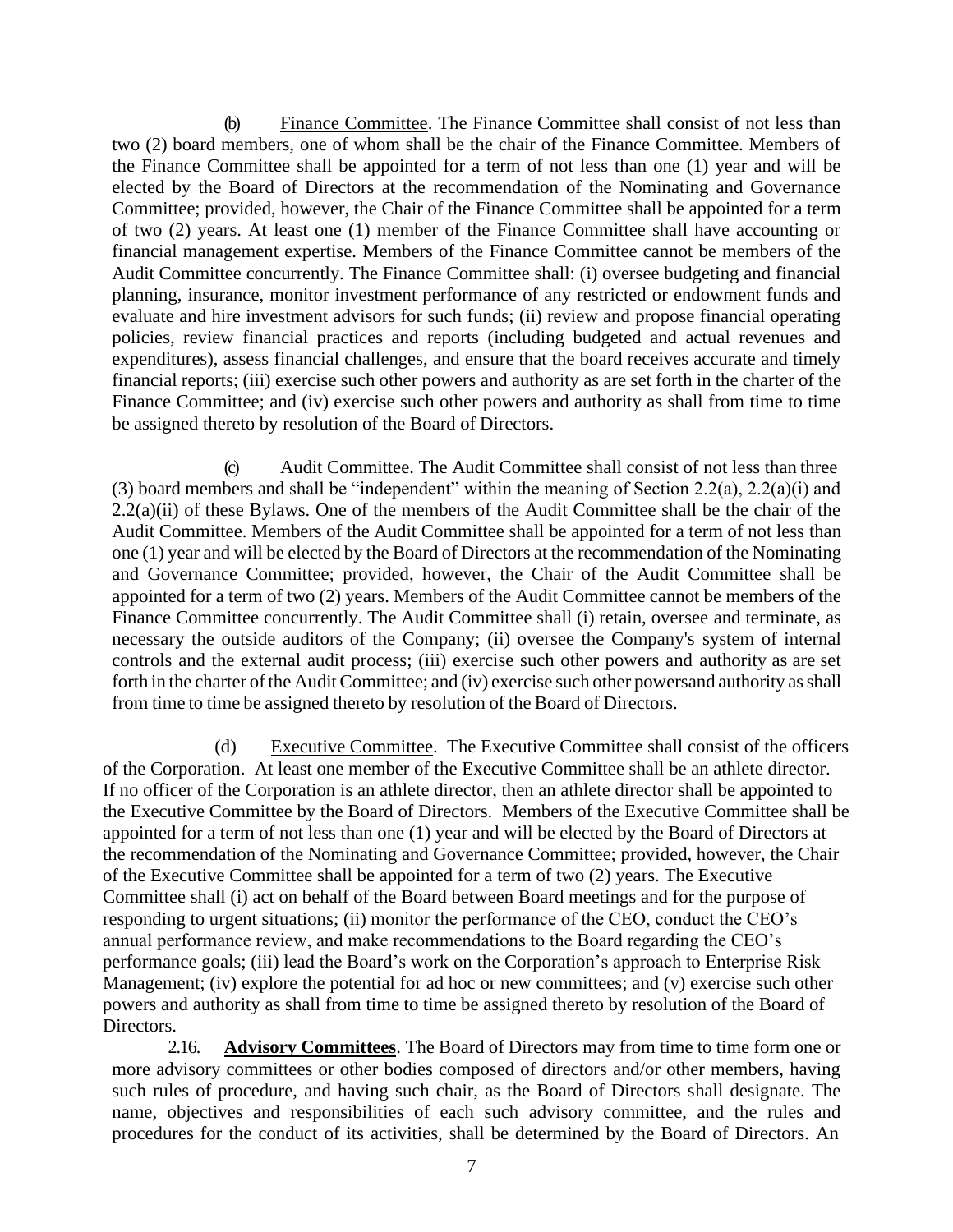advisory committee may provide such advice, service and assistance to the Corporation, and carry out such duties and responsibilities for the Corporation as may be specified by the Board of Directors; except that, such advisory committee may not exercise any power or authority reserved to the Board of Directors by the Act, the Articles of Incorporation or these Bylaws. Further, no advisory committee shall have authority to incur any corporate expense or make any representation or commitment on behalf of the Corporation without the express approval of the Board of Directors or the chief executive officer.

### <span id="page-10-0"></span>**ARTICLE III OFFICERS AND AGENTS**

<span id="page-10-1"></span>3.1. **Designation and Qualifications**. The officers of the Corporation shall consist of a chair of the Board, vice chair of the Board, secretary, treasurer, chief executive officer and such other officers, assistant officers and agents as may be deemed necessary or desirable by the Board of Directors. One personmay hold more than one office at a time, as approved by the Board of Directors. The chair shall bea member of the Board of Directors. All officers must be natural persons who are eighteen years ofage or older.

<span id="page-10-2"></span>32. **Election and Term of Office**. The officers of the Corporation shall be elected at the annual meeting of the Board of Directors. The chair of the board shall be elected for a term of two years, and all other officers shall be elected for a term of one year; provided that each officer shall hold office or until his or her successor shall have been duly elected and shall have qualified, or until his or her earlier death, resignation or removal.

<span id="page-10-3"></span>3.3. **Removal**. Any officer or agent may be removed by the Board of Directors whenever in its judgment the best interests of the Corporation will be served thereby, but such removal shall be without prejudice to the contract rights, if any, of the person so removed. Election or appointment of an officer or agent shall not in itself create contract rights.

<span id="page-10-4"></span>3.4. **Resignation; Vacancies**. Any officer may resign at any time, subject to any rights or obligations under any existing contracts between the officer and the Corporation, by giving written notice to the president or to the Board of Directors. An officer's resignation shall take effect at the time specified in such notice, and unless otherwise specified therein, the acceptance of such resignation shall not be necessary to make it effective. A vacancy in any office, however occurring, may be filled by the Board of Directors for the unexpired portion of the term.

<span id="page-10-5"></span>35. **Authority and Duties of Officers.** The officers of the Corporation shall have the authority and shall exercise the powers and perform the duties specified below and as may be additionally specified by the Board of Directors or these Bylaws, except that in any event each officer shall exercise such powers and perform such duties as may be required by law.

Chair of the Board. The chair of the board shall (i) preside at all meetings of the Board of Directors; (ii) see that all orders and resolutions of the Board of Directors are carried into effect and (iii) perform all other duties incident to the office of chair of the board and as from time to time may be assigned to the chair by the Board of Directors.

(b) Secretary. The secretary shall (i) keep the minutes of the proceedings of the Board of Directors and any committees of the board; (ii) see that all notices are duly given in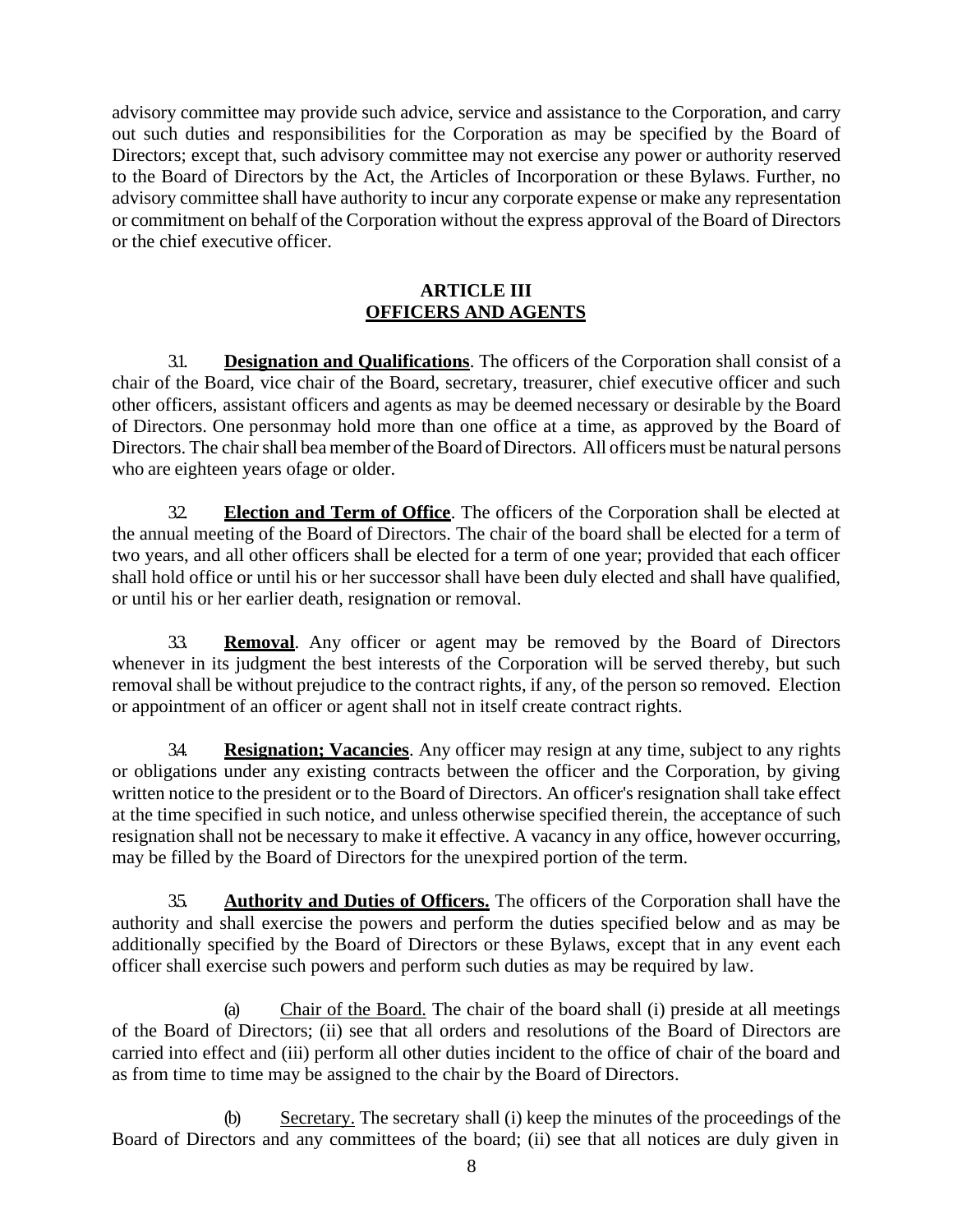accordance with the provisions of these Bylaws or as required by law; (iii) be custodian of the corporate records and of the seal of the Corporation if any seal of the Corporation is adopted; and (iv) in general, perform all duties incident to the office of secretary and such other duties as from time to time may be assigned to such office by the chair or the chief executive officer, or by the Board of Directors. Assistant secretaries, if any, shall have the same duties and powers, subjectto supervision by the secretary.

(c) Treasurer. The treasurer shall (i) make reports of the finances of the Corporation annually and whenever requested by the Board of Directors; (ii) at the end of his or her term of office, deliver to his or her successor all books, monies, and other property of the Corporation then in his or her possession; and (iii) in general, perform all duties incident to the office of treasurer and such other duties as from time to time may be assigned to such office by the chair or the chief executive officer, or by the Board of Directors. Assistant treasurers, if any, shall have the same powers and duties, subject to the supervision by treasurer.

(d) Chief Executive Officer. The chief executive officer shall (i) be the chief executive officer of the Corporation and have general and active control of its affairs and business and general supervision of its officers, agents and employees; and (ii) perform all other duties incident to the office of chief executive officer and as from time to time may be assigned to the chief executive officer by the Board of Directors.

<span id="page-11-0"></span>3.6. **Compensation**. The compensation of the chief executive officer shall not exceed reasonable compensation and shall be as fixed from time to time by the Board of Directors.

<span id="page-11-1"></span>3.7. **Surety Bonds**. The Board of Directors may require any officer or agent of the Corporation to execute to the Corporation a bond in such sums and with such sureties as shall be satisfactory to the board, conditioned upon the faithful performance of such person's duties and for the restoration to the Corporation of all books, papers, vouchers, money and other property of whatever kind in such person's possession or under his or her control belonging to the Corporation. The expense of furnishing any such bonds shall be paid by the Corporation.

### **ARTICLE IV GENERAL STANDARDS OF CONDUCT FOR DIRECTORS AND OFFICERS**

<span id="page-11-3"></span><span id="page-11-2"></span>4.1. **Discharge of Duties.** Each director shall discharge the director's duties as adirector, including the director's duties as a member of a committee of the board, and each officerwith discretionary authority shall discharge the officer's duties under that authority (i) in good faith; (ii) with the care an ordinarily prudent person in a like position would exercise under similar circumstances; and (iii) in a manner the director or officer reasonably believes to be in the best interests of the corporation.

<span id="page-11-4"></span>4.2. **Reliance on Information, Reports, Etc.** In discharging duties, a director or officer is entitled to rely on information, opinions, reports or statements, including financial statements and other financial data, if prepared or presented by: (i) one or more officers or employees of the corporation whom the director or officer reasonably believes to be reliable and competent in the matters presented; (ii) legal counsel, a public accountant or another person as to matters the director or officer reasonably believes are within such person's professional or expert competence; or (iii) in the case of a director, a committee of the Board of Directors of which the director is not a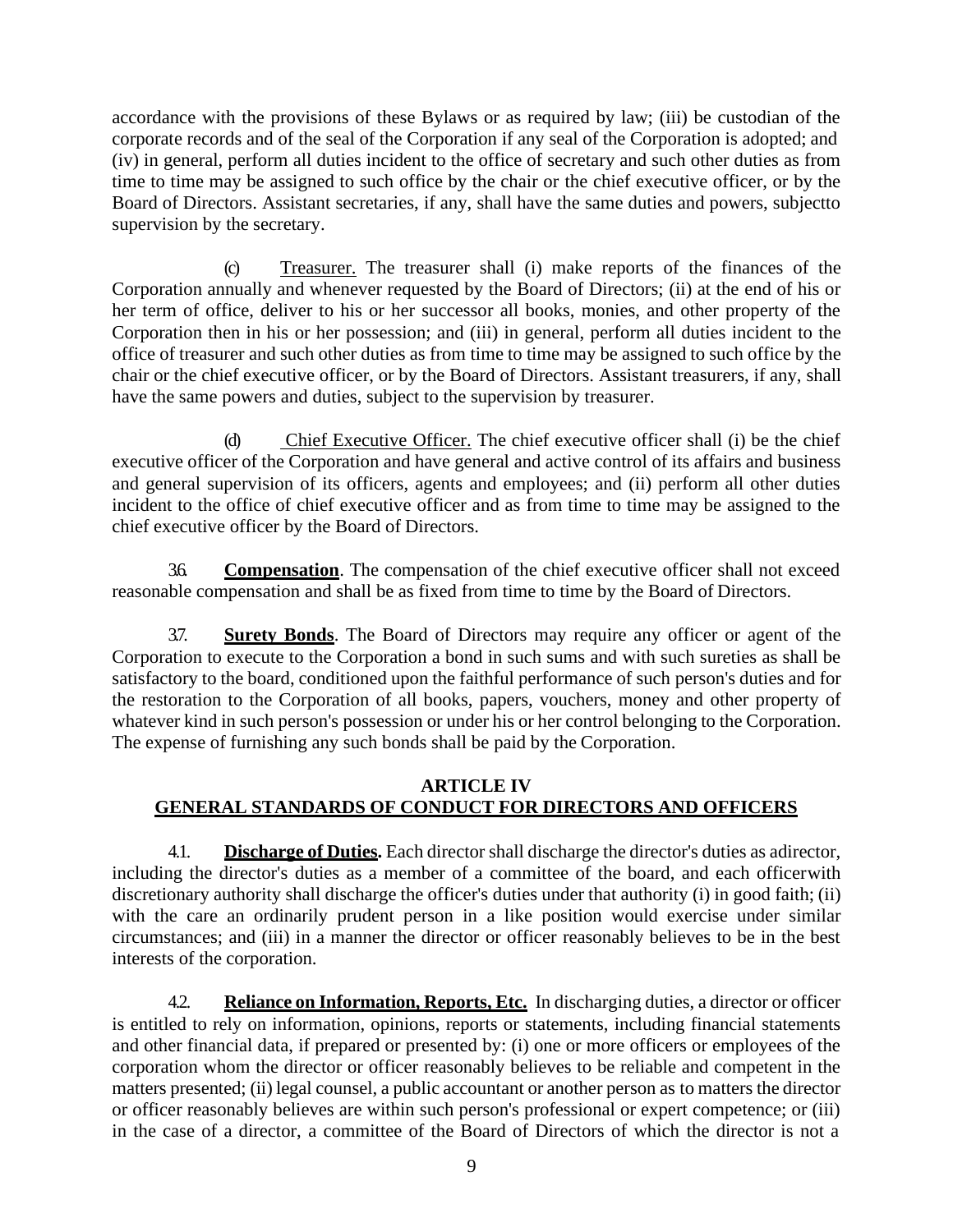member if the director reasonably believes the committee merits confidence. A director or officer is not acting in good faith if the director or officer has knowledge concerning the matter in question that makes reliance otherwise permitted by this Se[ction 4.2](#page-11-4) unwarranted.

<span id="page-12-0"></span>4.3. **Liability to Corporation.** A director or officer shall not be liable as such to the corporation for any action taken or omitted to be taken as a director or officer, as the case may be, if, in connection with such action or omission, the director or officer performed the duties of the position in compliance with this Se[ction](#page-12-0) 4.3.

#### **ARTICLE V INDEMNIFICATION**

### <span id="page-12-1"></span>5.1. **Definitions**. For purposes of this Article:

<span id="page-12-2"></span>(a) The terms "director or officer" shall include a person who, while serving as a director or officer of the Corporation, is or was serving at the request of the Corporation as a director, officer, partner, member, manager, trustee, employee, fiduciary or agent of another foreign or domestic corporation, nonprofit corporation or other person or employee benefit plan. A director or officer shall be considered to be serving an employee benefit plan at the request of the Corporation if the director's or officer's duties to the Corporation also impose duties on or otherwise involve services to the plan or to participants in or beneficiaries of the plan. The term "director or officer" shall also include the estate or personal representative of a director or officer, unless the context otherwise requires.

(b) The term "proceeding" shall mean any threatened, pending, or completed action, suit, or proceeding, whether civil, criminal, administrative, or investigative, whether formal or informal, any appeal in such an action, suit, or proceeding, and any inquiry or investigation that could lead to such an action, suit, or proceeding.

The term "party" includes an individual who is, was, or is threatened to be made a named defendant or respondent in a proceeding.

The term "liability" shall mean any obligation to pay a judgment, settlement, penalty, fine (including an excise tax assessed with respect to an employee benefit plan), or reasonable expense incurred with respect to a proceeding.

(e) When used with respect to a director, the phrase "official capacity" shall mean the office of director in the Corporation, and, when used with respect to a person other than a director, shall mean the office in the Corporation held by the officer or the employment, fiduciary or agency relationship undertaken by the employee or agent on behalf of the Corporation, but in neither case shall include service for any foreign or domestic corporation or for any other person, employee benefit plan, or other enterprise.

<span id="page-12-3"></span>5.2. **General Provisions**. The Corporation shall indemnify any person who is or was a party or is threatened to be made a party to any proceeding by reason of the fact that such person is or was a director or officer of the Corporation, against expenses (including attorneys, fees), liability, judgments, fines, and amounts paid in settlement actually and reasonably incurred by such person in connection with such proceeding if such person: (i) acted in good faith, (ii)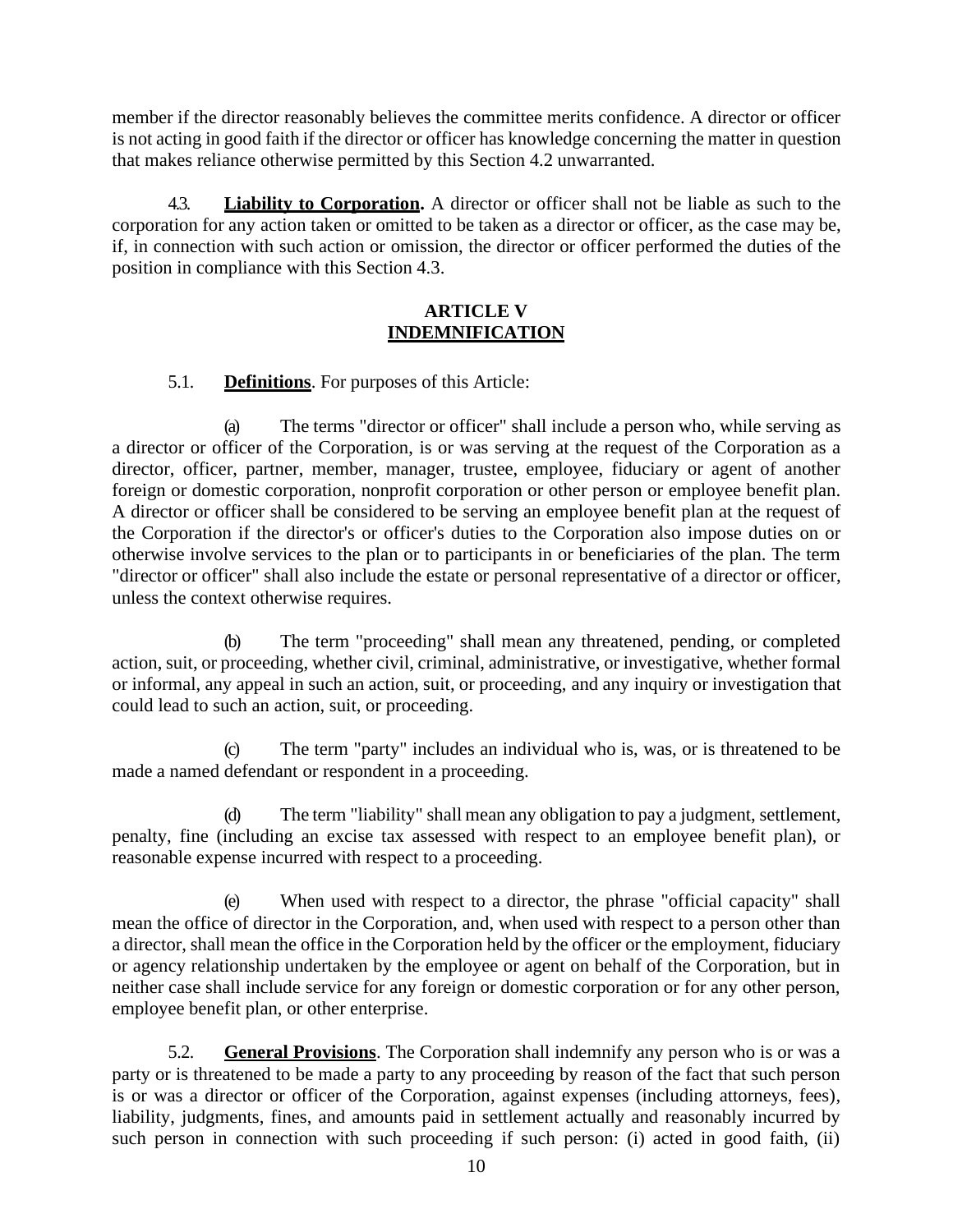reasonably believed, in the case of conduct in an official capacity with the Corporation, that the conduct was in the best interests of the Corporation, and, in all other cases, that the conduct was at least not opposed to the best interests of the Corporation, and (iii) with respect to any criminal proceeding, had no reasonable cause to believe that the conduct was unlawful. However, no person shall be entitled to indemnification under this Section [5.2](#page-12-3) either: (i) in connection with aproceeding brought by or in the right of the Corporation in which the director or officer was adjudged liable to the Corporation; or (ii) in connection with any other proceeding charging improper personal benefit to the director or officer, whether or not involving action in that person'sofficial capacity, in which the officer or director is ultimately adjudged liable on the basis that thedirector or officer improperly received personal benefit. Indemnification under this Section [5.2](#page-12-3) inconnection with a proceeding brought by or in the right of the Corporation shall be limited to reasonable expenses incurred in connection with the proceeding. The termination of any action, suit, or proceeding by judgment, order, settlement, or conviction or upon a plea of nolo contendereor its equivalent shall not of itself be determinative that the person did not meet the standard of conduct set forth in this Se[ction 5.2.](#page-12-3)

<span id="page-13-0"></span>5.3. **Successful Defense on the Merits; Expenses**. To the extent that a director or officer of the Corporation has been wholly successful on the merits in defense of any proceeding to which he was a party, such person shall be indemnified against reasonable expenses (including attorneys' fees) actually and reasonably incurred in connection with such proceeding.

<span id="page-13-1"></span>5.4. **Determination of Right to Indemnification**. Any indemnification under Section [5.2](#page-12-3) of this Article (unless ordered by a court) shall be made by the Corporation only as authorized in each specific case upon a determination that indemnification of the director or officer is permissible in the circumstances because the director or officer has met the standard of conduct set forth in Section [5.2.](#page-12-3) Such determination shall be made (a) by the Board of Directors by a majority vote of those present at a meeting at which a quorum is present, and only those directors not parties to the proceeding shall be counted in satisfying the quorum; or (b) if a quorum cannot be obtained, by a majority vote of a committee of the Board of Directors designated by the Board of Directors, which committee shall consist of two or more directors not parties to the proceeding; except that directors who are parties to the proceeding may participate in the designation of directors for the committee. If a quorum cannot be obtained as contemplated in subparagraph (a) of this section, and a committee cannot be established under subparagraph (b) of this section, or, even if a quorum is obtained or a committee is designated, if a majority of the directors constituting such quorum or such committee so directs, the determination shall be made: by independent legal counsel selected by a majority vote of the Board of Directors or the committee in the manner specified in subparagraph (a) or (b) of this section or; if a quorum of the full board cannot be obtained and a committee cannot be established, by independent legal counsel selected by a majority vote of the full Board of Directors.

<span id="page-13-2"></span>5.5. **Advance Payment of Expenses; Undertaking to Repay**. The Corporation may advance the reasonable expenses (including attorneys, fees) incurred by a director or officer who is a party to a proceeding in advance of the final disposition of the proceeding if: (i) the director or officer furnishes the Corporation a written affirmation of the director's or officer's good faith belief that the person has met the standard of conduct set forth in Section [5.2;](#page-12-3) (ii) the director or officer furnishes the Corporation with a written undertaking, executed personally or on the director's or officer's behalf, to repay the advance if it is determined that the person did not meet the standard of conduct set forth in Section [5.2,](#page-12-3) which undertaking shall be an unlimited general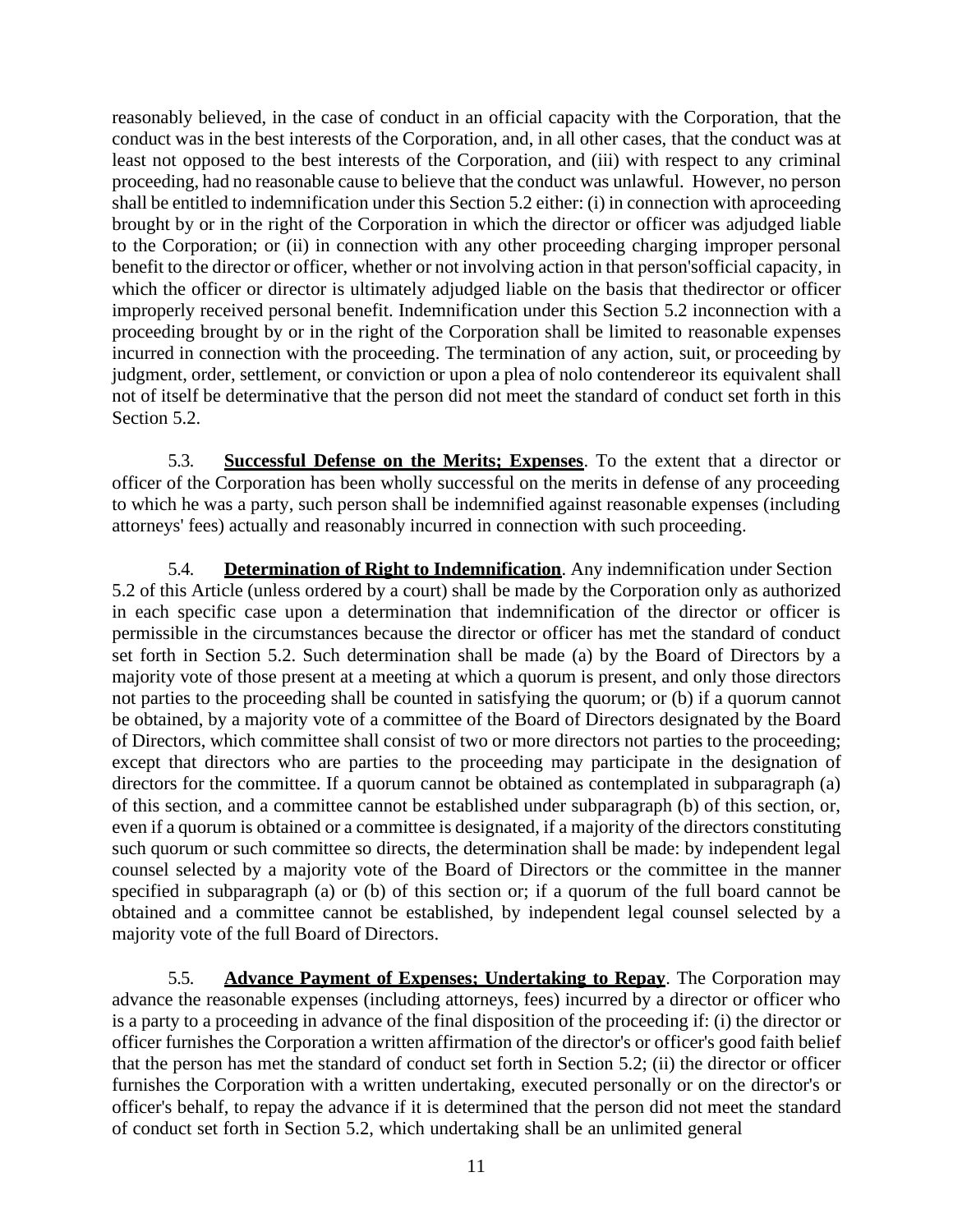obligation of the director or officer but which need not be secured and which may be accepted without reference to financial ability to make repayment; and (iii) a determination is made by the body authorizing indemnification under Section 5.4 that the facts then known to such bodywould not preclude indemnification. The determination of whether to advance expenses shall be made in the same manner as the determination that indemnification is permissible under Section 5.4 above, except that, if the determination that indemnification is permissible is made by independent legal counsel, the determination of advance of expenses shall be made by the body that selected such counsel.

<span id="page-14-0"></span>5.6. **Other Employees and Agents**. The Corporation may indemnify such other employees and agents of the Corporation to the same extent and in the same manner as is provided above in Section 5.2 with respect to directors and officers, by adopting a resolution specifically identifying by name or by position the employees or agents entitled to indemnification.

<span id="page-14-1"></span>5.7. **Insurance**. The Board of Directors may exercise the Corporation's power to purchase and maintain insurance (including without limitation insurance for legal expenses and costs incurred in connection with defending any claim, proceeding, or lawsuit) on behalf of any person who is or was a director, officer, employee, fiduciary, agent or was serving as a director, officer, partner, member, trustee, employee, fiduciary of another domestic or foreign corporation, nonprofit corporation or other person or an employee benefit plan of the Corporation against any liability asserted against the person or incurred by the person in any such capacity or arising out of the person's status as such, whether or not the Corporation would have the power to indemnify that person against such liability under the provisions of this Article.

<span id="page-14-2"></span>5.8. **Limitation**. Notwithstanding any other provision of this Article V, the Corporation shall not indemnify any person from or against or advance to any person the cost of expenses, judgments, fines or amounts paid or necessarily incurred, nor shall the Corporation purchase or maintain such insurance, to the extent that any such indemnification, purchase, or maintenance would be inconsistent with Section 501(c)(3) of the Code.

#### <span id="page-14-3"></span>**ARTICLE VI MISCELLANEOUS**

<span id="page-14-4"></span>6.1. **Account Books, Minutes, Etc**. The Corporation shall keep correct and complete books and records of account and shall also keep minutes of the proceedings of its Board of Directors and committees. All books and records of the Corporation may be inspected by any director or his or her accredited agent or attorney, for any proper purpose at any reasonable time upon reasonable notice.

<span id="page-14-5"></span>6.2. **Fiscal Year**. The fiscal year of the Corporation shall be as established by the Board of Directors. The initial fiscal year of the Corporation shall be the calendar year.

<span id="page-14-6"></span>6.3. **Conveyances and Encumbrances**. Property of the Corporation may be assigned, conveyed or encumbered by such officers of the Corporation as may be authorized to do so by the Board of Directors, and such authorized persons shall have power to execute and deliver any and all instruments of assignment, conveyance and encumbrance; however, the sale, exchange, lease or other disposition of all or substantially all or the property and assets of the Corporation shall be authorized only in the manner prescribed by C.R.S. § 7-132-102.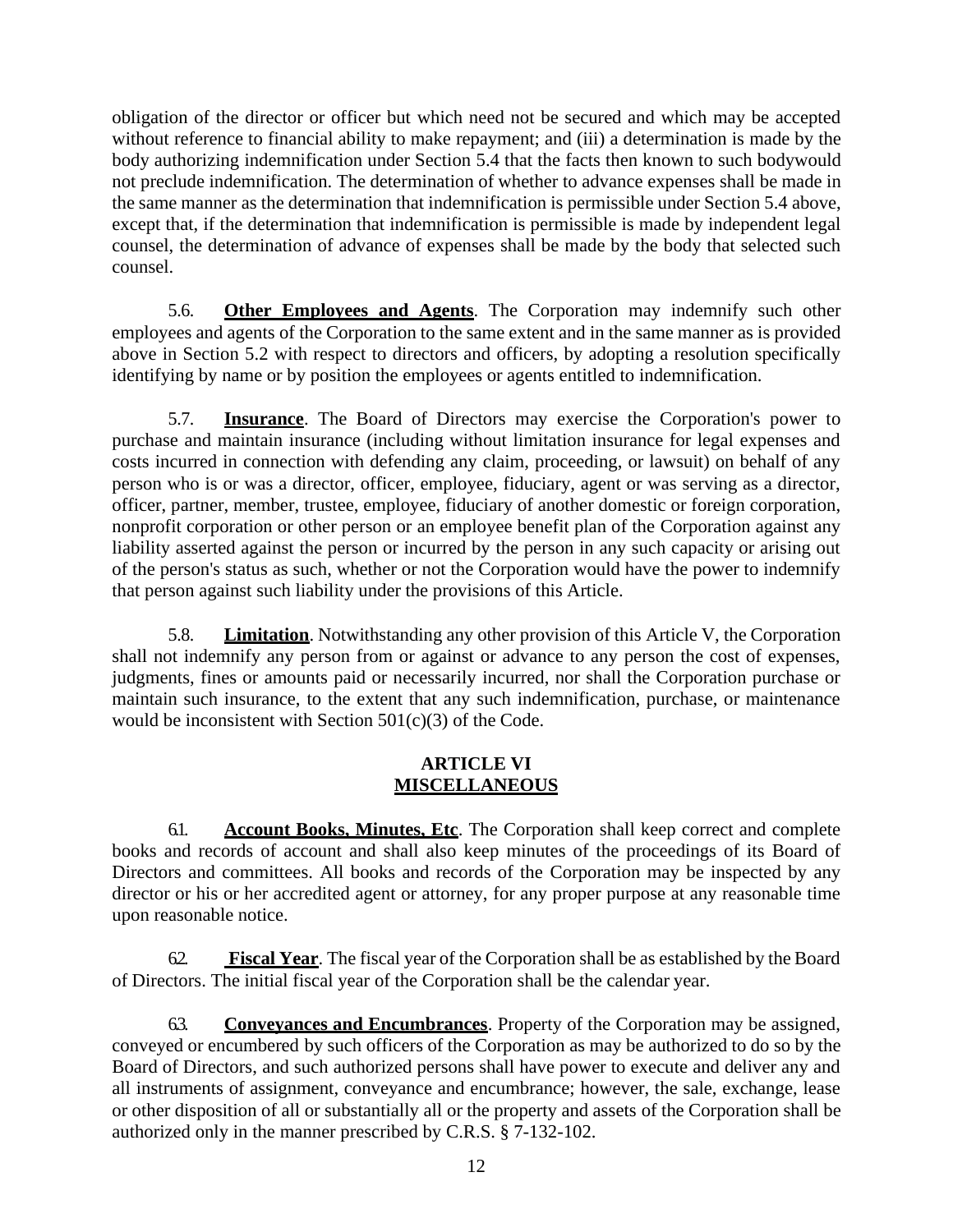<span id="page-15-0"></span>6.4. **Designated Contributions**. The Corporation may accept any designated contribution, grant, bequest or devise consistent with its general tax exempt purposes, as set forth in the Articles of Incorporation. As so limited, donor designated contributions will be accepted for special funds, purposes or uses, and such designations generally will be honored. However, the Corporation shall reserve all right, title and interest in and to and control of such contributions, as well as full discretion as to the ultimate expenditure or distribution thereof in connection with any special fund, purpose or use. Further, the Corporation shall retain sufficient control over all donated funds (including designated contributions) to assure that such funds will be used to carry out the Corporation's tax exempt purposes.

<span id="page-15-1"></span>6.5. **Conflicts of Interest**. The Board of Directors shall adopt and maintain a separate conflicts of interest policy at all times.

<span id="page-15-2"></span>6.6. **Loans to Directors and Officers Prohibited**. No loans shall be made by the Corporation to any of its directors or officers. Any director or officer who assents to or participates in the making of any such loan shall be liable to the Corporation for the amount of such loanuntil it is repaid.

<span id="page-15-3"></span>6.7. **No Private Inurement**. The Corporation is not organized for profit and is to be operated exclusively for the charitable purposes stated in the Corporation's Articles of Incorporation. The net earnings of the Corporation shall be devoted exclusively to charitable purposes and shall not inure to the benefit of any private individual. No director or person from whom the Corporation may receive any property or funds shall receive or shall be entitled to receive any pecuniary profit from the operation thereof.

<span id="page-15-4"></span>6.8. **References to Internal Revenue Code**. All references in these Bylaws to provisions of the Internal Revenue Code are to the provisions of the Internal Revenue Code of 1986, as amended, and shall include the corresponding provisions of any subsequent federal tax laws.

<span id="page-15-5"></span>6.9. **Amendments**. The Board of Directors may alter, amend or repeal these Bylaws and adopt new bylaws in accordance with the Act.

<span id="page-15-6"></span>6.10. **Severability**. The invalidity of any provision of these Bylaws shall not affect the other provisions hereof, and in such event these Bylaws shall be construed in all respects as if such invalid provision were omitted.

<span id="page-15-7"></span>6.11. **Parliamentary Authority**. Roberts Rules of Order, Newly Revised, or any subsequent editions, shall govern the proceedings of this organization in all cases not provided for in these Bylaws.

[End of Document]